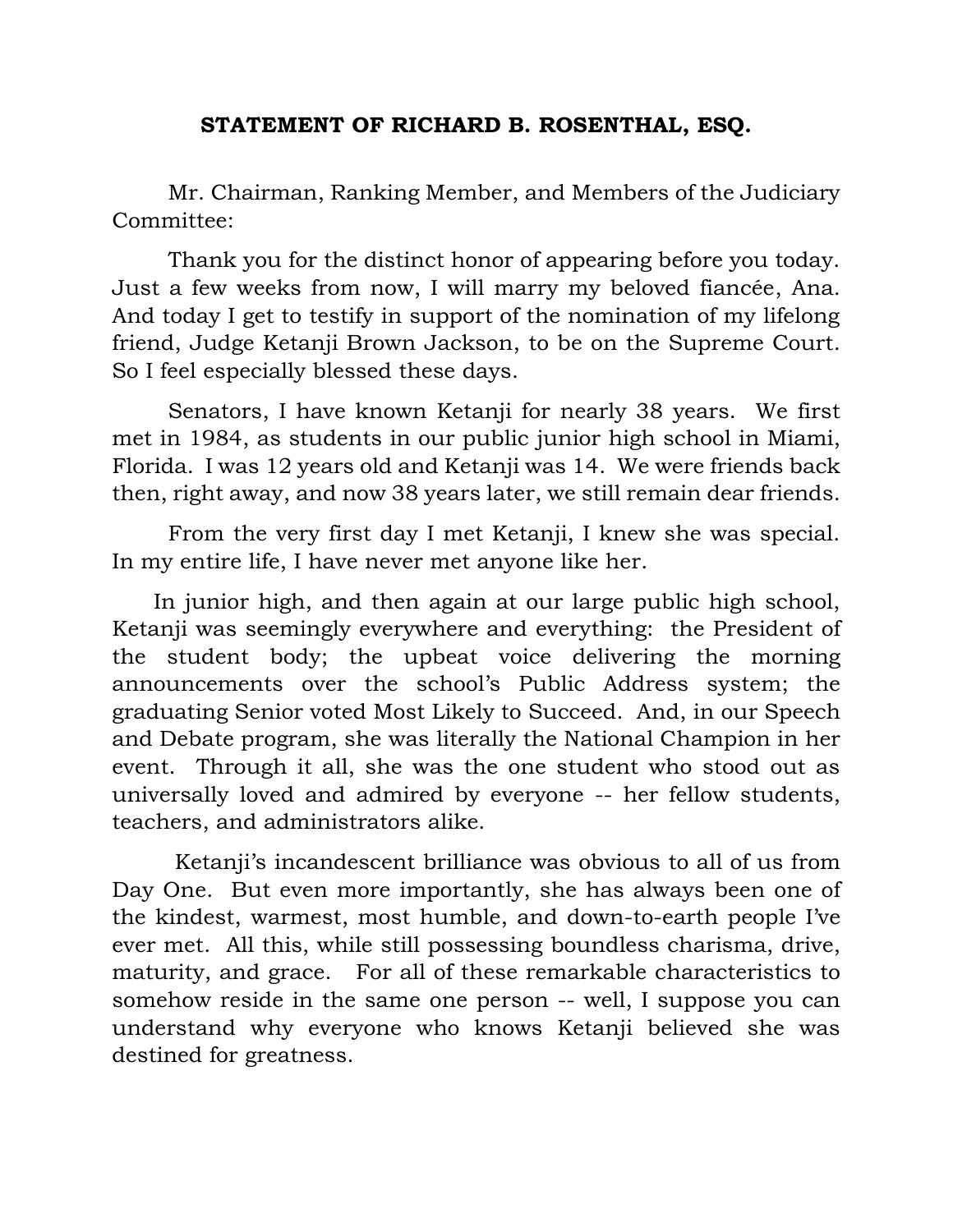I could go on and on describing Ketanji's amazing qualities, but instead, let me relate two stories from our high school days:

First, Ketanji wasn't just a supernova National Champion from our Debate squad, though of course she was. She was also the unofficial leader of our tight-knit debate family, acting basically as a student-coach and mentor for all the younger students. Outside in the grassy area between the school's hallways, we would sit crosslegged on the ground, all of us in rapt attention while Ketanji would stand and explain to us the keys to success, in particular the need for preparation, poise, discipline, and, above all, hard-work. She was a born leader.

No matter how high she would climb, she always threw ladders down to the rest of us, and encouraged us and helped us make our own upward climb, to the best of *our* abilities. In 1998, for just a few weeks, Ketanji's path and my path overlapped again, as we both served as law clerks for Judges on the same court, the U.S. Court of Appeals for the First Circuit. She was finishing up her one-year appellate clerkship and I was just beginning mine. For those few weeks, I confess that I felt a surge of excitement and satisfaction, because I had actually accomplished something that Ketanji had accomplished.

But for her part, Ketanji has never been about comparing herself to anybody else's accomplishments. She simply sets her own goals and then works tirelessly to achieve them. In the nearly 40 years that I've known Ketanji, I can't remember ever hearing her say an unkind word to anybody -- or even an unkind word *about* anybody. That's just not her nature. And it's not how her amazing parents, Mr. and Mrs. Brown, raised her.

That leads me to my second story about high school. It was the Fall of 1987. I was a Sophomore and Ketanji was a Senior. In our Latin American History class, I sat in the seat next to hers. But on this particular day, her chair was empty. Then our school Principal came on the PA system and announced that a handful of our Senior Class had just been accepted to Harvard College that day -- a huge